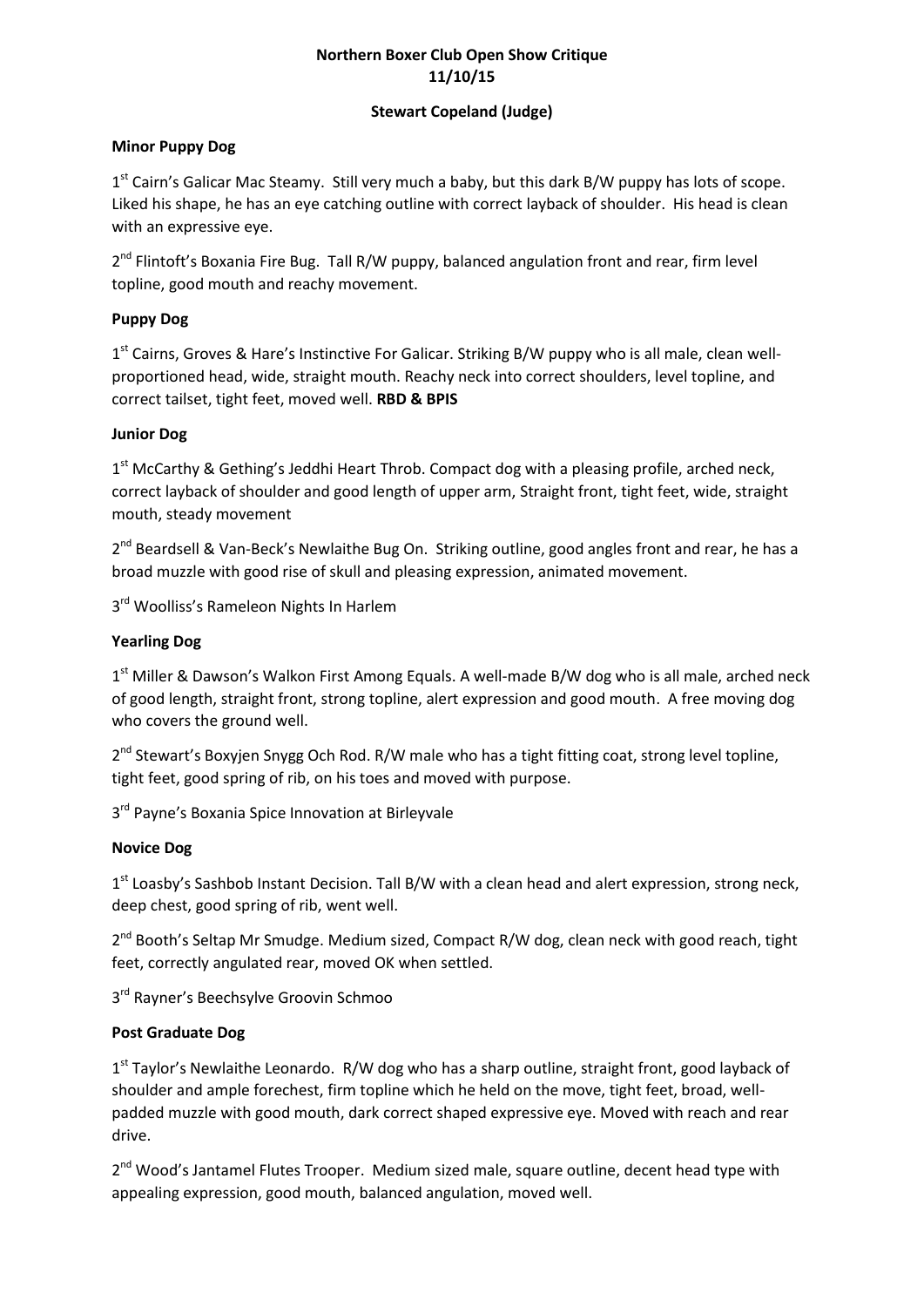# **Limit Dog**

1<sup>st</sup> Welch's Newlaithe Trojan For Treju. R/W male appealing profile, evident forechest, firm topline, good length of foreleg, dark eye and broad, padded muzzle, lively movement.

2<sup>nd</sup> Stewart's landian Certain Kinda Charm by Boxyjen. Good sized R/W dog, with a very appealing head being clean and balanced, good expression from correct eyes and a really good mouth. Firm topline with good tailset, strong quarters and driving movement.

# **Open Dog**

1<sup>st</sup> Pynegar & Murray's Berwynfa Bandit. B/W dog who is all male, sharpest of square outlines, strong bone and tight feet. He was on his toes and never stopped showing. Strong clean neck with good reach, into well angulated shoulder/upper arm. Good spring of rib, firm level topline held on the move, well-muscled quarters that drove him round the ring. **BD & BIS**

2<sup>nd</sup> Fielding's Newlaithe Fast 'N Furious. Medium sized, strong boned R/W, correct angles front and rear, firm level topline, good spring of rib, correct tailset, elegant tuck up, tight feet, went well.

3<sup>rd</sup> Wild & Williamson's Sarsbrook Dark Secret

## **Veteran Dog or Bitch**

1<sup>st</sup> Stewart's Ch Berwynfa Bom Chicka Wah Wah For Boxyjen. Presents a pleasing outline, strong neck with ample reach, into decent layback of shoulder and correct length of upper arm, firm topline and good tailset, well boned front, tight feet. Her head is well proportioned with good rise of skull, moved well.

2<sup>nd</sup> Wild's Sarsbrook High Roller. Tall B/W male who has a very appealing head with a correct eye and good expression, good body shape, firm level topline, moved steadily.

## **Minor Puppy Bitch**

1<sup>st</sup> Woolliss's Boxania Jitterbug With Rameleon. Tall B/W puppy, well off for bone. Pleasing in profile with a strong neck of very good length, balanced angulation. Broad well-padded muzzle with good rise of skull, her mouth is wide and straight

2<sup>nd</sup> Payne's Boxania Love Bug at Birleyvale. R/W litter sister to 1, she has a balanced outline with good layback of shoulder and the makings of a strong rear with tight feet. Her head is clean and she has a kind, dark expressive eye. Steady movement.

3<sup>rd</sup> Watson & Crooks Roylark Scarlett Ohara.

## **Puppy Bitch**

1<sup>st</sup> Beard's Chiomas Dream Lilly. B/W puppy both dog and handler would benefit from some training. She has a pretty, feminine head and is developing along pleasing lines with plenty of scope. She is square and well balanced with tight feed and moved accurately out and back.

## **Junior Bitch**

1<sup>st</sup> Stewart, Pynegar & Murray's Berwynfa Zig Zaga Fuzz Buzz via Boxyjen. Very stylish B/W bitch, elegant neck into really good shoulders, evident forechest, firm level topline, straight front, strong quarters which showed in her correct movement. Feminine head with an appealing expression. **RBB**

2<sup>nd</sup> Brocklehurst & Shaw's Redmask Go With The Flow. Another bitch with an eye catching outline, she has a good reach of neck and is balanced front and rear, broad muzzle and good rise of skull, good forward reach when moving.